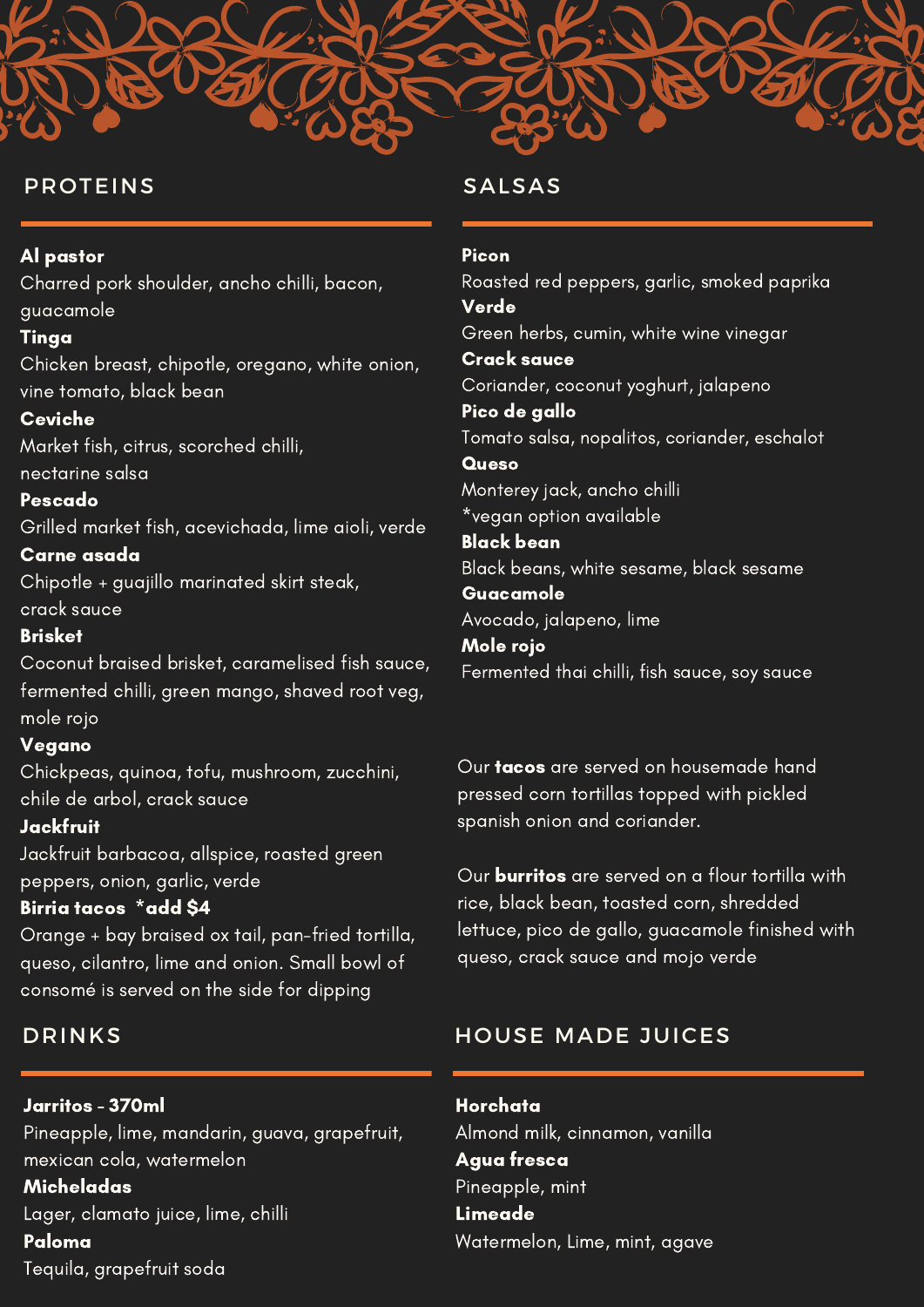

## SIDES

Chips n guac Tortilla chips, guacamole

Wings Oven roasted spiced yoghurt chicken wings, borrachos dipping sauce

# Nachos \*add protein \$1

Tortilla chips, chili, queso, guacamole Elote

Corn, ricotta salata, coconut mayonnaise

Twice cooked spuds Steamed & roasted potatoes, borrachos seasoning

Jack'd Potatoes Sweet potatoes, chorizo, queso, coriander Mexican Coleslaw

Coleslaw, citrus dressing

Three Bean Salad Pinto, frijole, garbanzo, toasted corn, pico de gallo, oregano, coriander, avocado, coconut yoghurt dressing

Mexican "dirty rice" Smoked pork, tomato, corn, beans, onion, coriander, cumin

# KIDS / LITTLE JUAN'S

Enchiladas Grilled cheese tortilla triangles **Nuggets** Crumbed chicken breast with tomato sauce Empanadas Beef mince and vegetable pastries

# LATE NIGHT BITES

Selection of snacks to heat up yourself afterwards or the next morning Quesadillas \*add protein \$1 Grilled cheese tortilla triangles Mac n cheese Achiote, oregano, paprika, monterey jack Empanadas Beef mince and vegetable pastries **Toasties** Ham and double cheese Toasties Burritos \*add protein \$1 Rice, lettuce, black bean, queso, corn, verde, crack sauce

# HOTSAUCES

Valentina picante Valentina muy picante Cholula

# HOUSE MADE HOTSAUCES

Mild-acha (mild) Red chilli, nectarine, apple, lemon Green-acha (mild) Green chilli, mango, celery Thai-acha (mild) Thai green chillies, ginger, garlic, shallots, lemongrass, soy sauce, tamarind, fish sauce, coriander Borr-acha (medium) Red chilli, onion, garlic Ghost-acha (hot) Ghost chilli, onion, garlic

None of these take you fancy? let us know your favourite chilli and we will create a custom sauce for you.